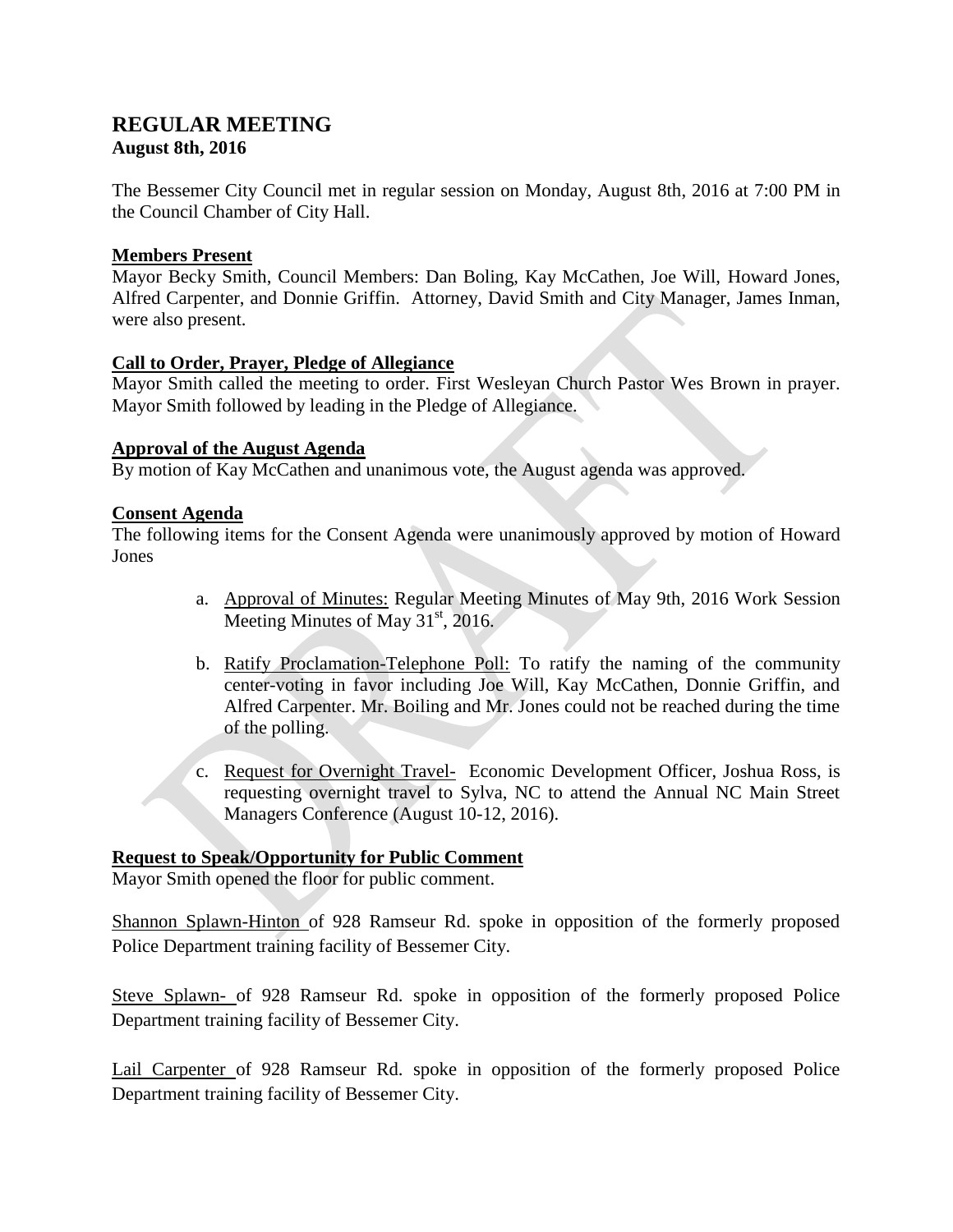### **Establish Osage Mill Public Hearing-Rezoning Request**

By motion of Alfred Carpenter and unanimous vote the public hearing regarding the Osage Mill Rezoning Request was approved.

## **Planning/ZBA Board Reappointments**

By motion of Joe Will and unanimous vote the following members were reappointed: Ellen Bullard, Jean Floyd, and Michael Flanigan.

## **Public Hearing-Community Center: CDBG Closeout Public Hearing**

By motion of Kay McCathen and unanimous vote the Public Hearing was opened at 7:15. The City Manager, James Inman, provided details about the Community Center CDBG Closeout procedures.

Howard Jones made a motion to approve the close out and close the public hearing. The vote was unanimous.

#### **Tobacco Free Public Hearing**

By motion of Kay McCathen the public hearing was opened at 7:18. The floor was made open for others to speak.

Stephen Eaton of Gaston County Health Department. spoke in favor of the new Smoke Free, Tobacco Free Bessemer City.

Dr. Cynthia Witt of Gaston Public Health spoke in favor of the new Smoke Free, Tobacco Free Bessemer City

Pamela Gladney of 502 E. Ohio spoke in favor of the new Smoke Free, Tobacco Free Bessemer **City** 

Emma Smith of 2003 Kiser Street spoke in favor of the new Smoke Free, Tobacco Free Bessemer City

JoD Franklin of 503 Dover Driver spoke in favor of the new Smoke Free, Tobacco Free Bessemer City

JoD Franklin on behalf of the Bessemer City Optimate Club President spoke in favor of the new Smoke Free, Tobacco Free Bessemer City

By motion of Donnie Griffin and unanimous vote the public hearing was closed.

#### **Tobacco Free Ordinance**

By motion of Joe Will and unanimous vote the ordinance was adopted. A copy of the ordinance is available at City Hall.